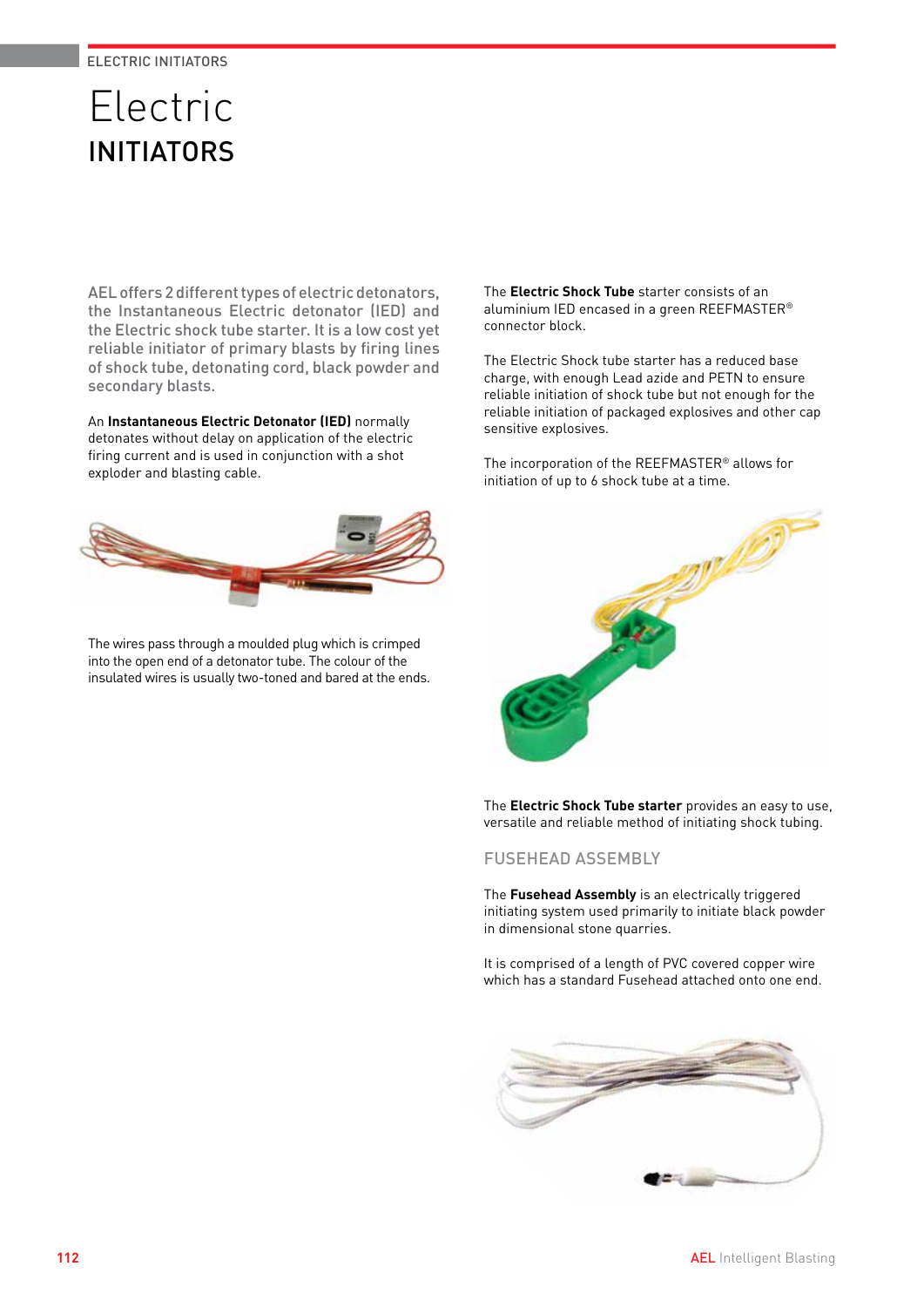# Instantaneous ELECTRIC DETONATOR (IED)

An instantaneous electric detonator (IED), which nominally detonates without delay on application of the electric firing current. The copper detonator is fitted with a Type S fusehead to which two insulated leg wires are welded.

## APPEARANCE

A copper detonator fitted with a Type S fusehead with two wires of diameter 0.5 mm pass through a moulded plug which is crimped into the open end of a copper detonator tube. The colours of the insulated wires are usually white and red and bared at the ends and covered with a protective white sleeve. The wire is wound in a figure of eight with tape holding it together.

# APPLICATION

ELECTRIC–IED is used to initiate blasts by firing lines of shock tube, detonating cord, blasting gun powder and secondary blasts.

## FEATURES

- **−** Available with tangle-free wire, in various length
- **−** Instantaneous firing
- **−** Figure eight wire winding, 160 mm from loop to loop
- **−** Copper shell detonator

#### **BENEFITS**

- **−** Easy to use, versatile and reliable method of initiation of blasts
- **−** Circuit can be easily tested
- **−** Lead wire insulation is stripped on ends for quick connection
- **−** Lead wires are easy to deploy and handle
- **−** Low cost, yet reliable and predictable initiation
- **−** Excellent water resistance

#### INITIATION

Electric IED are initiated by:

- **−** a Shot Exploder
- **−** Centralised Blasting System

#### SPECIAL PRECAUTIONS

- **−** Handle with care. Damage to the detonator or wires could lead to misfires
- **−** Never carry an IED by holding onto the detonator.
- **−** Always keep detonators pointing away from you
- **−** Severe impact on the detonator can result in an explosion



- **−** Keep away from sources of heat and other forms of ignition (e.g. RF transmitters, friction, impact, static and heat)
- **−** Never pull the wires off the assemblies
- **−** Temperatures above 90 °C may result in spontaneous explosion
- **−** The stripped end of the wires should be kept twisted (short circuited) together until unit is ready for connection to the blast (Safety precaution against Static and stray charges)
- **−** Always connect wires to the lead wires (twisted-short circuited at other end) to the initiation unit before connecting detonator to the blast
- **−** Never connect the blast until all the charging operations have been completed

#### **STORAGE**

- **−** The shelf life of the product is 36 months from the date of manufacture
- **−** Store in moderate temperatures and dry conditions in a well-ventilated magazine
- **−** Abide by the legal storage requirements for the region
- **−** Temperatures above 90 °C may result in spontaneous explosion
- **−** Always rotate stock (first in, first out)

| <b>PACKAGING (7 kg GROSS)</b> |                                                 |                                   |                             |             |
|-------------------------------|-------------------------------------------------|-----------------------------------|-----------------------------|-------------|
| <b>LENGTH</b><br>(m)          | UNIT PER INNER<br><b>INNER</b><br><b>CARTON</b> | <b>CARTONS</b><br><b>PER CASE</b> | <b>UNITS</b><br>PER<br>CASE | NEQ<br>(kg) |
| 2.0                           | 100                                             | 8                                 | 800                         | 0.8         |
| 3.5                           | 100                                             | 8                                 | 800                         | 0.8         |

# **PRODUCT INFORMATION**

# **ELECTRIC**

| - FUSEHEAD ASSEMBLIES PRODUCT |                              |  |
|-------------------------------|------------------------------|--|
| <b>Bridge Resistance</b>      | $1.4 \pm 0.2$ Q              |  |
| <b>No-fire Current</b>        | $\leq 0.2$ A for 50 ms       |  |
| <b>No-fire Impulse</b>        | $\leqslant$ 0.8 mJ/ $\Omega$ |  |
| <b>All-fire Current</b>       | $\geqslant 0.8$ A            |  |

#### **Transport (UN Classification)**

**All-fire Impulse** ≥ 3.0 mJ/Ω

Standard Packaging: Class 1.1B, UN no. 0030, DETONATORS ELECTRIC for blasting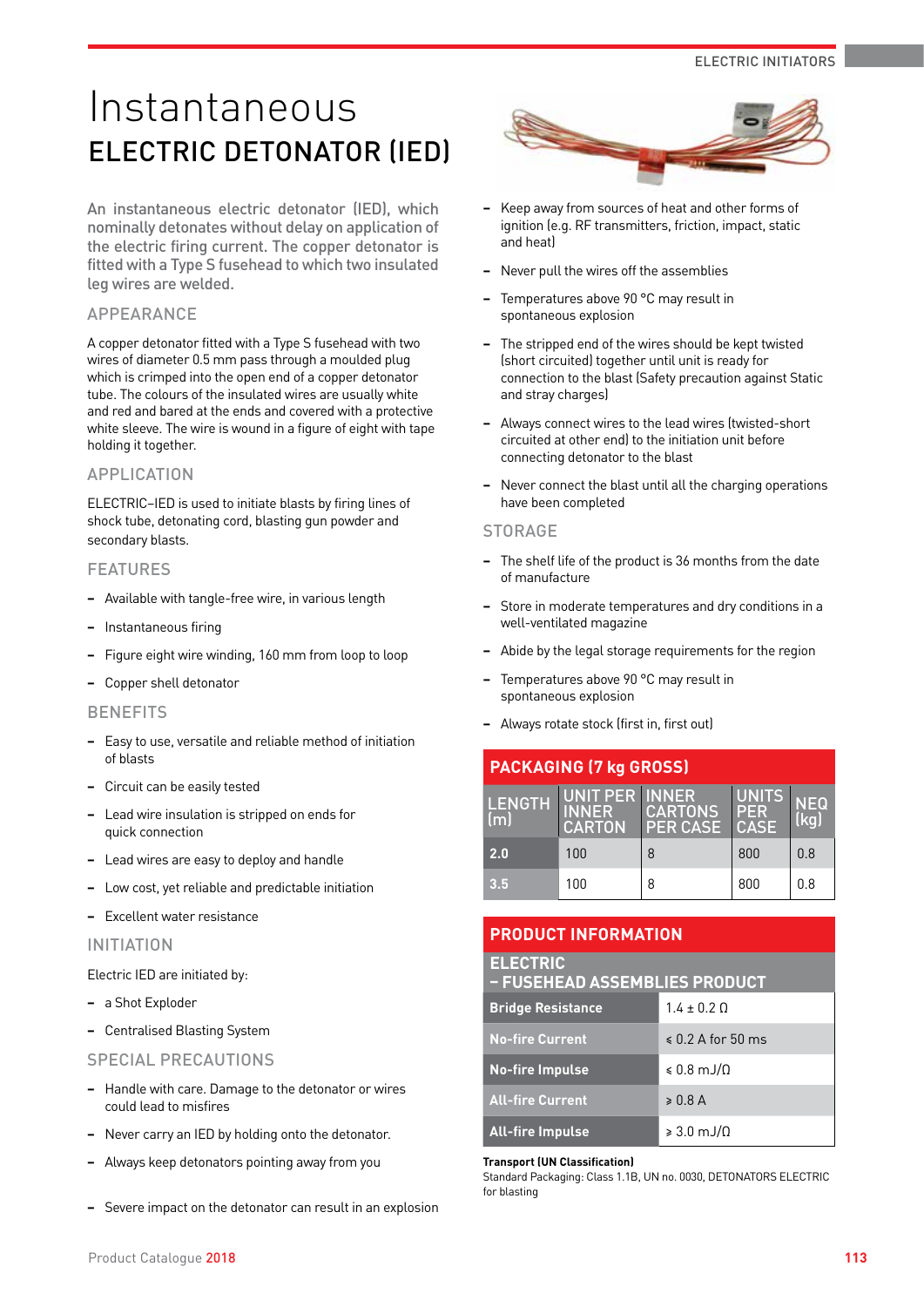# ELECTRIC INITIATORS

# Electric FUSEHEAD ASSEMBLY



A length of PVC covered copper wire which has a HiFIRE® Fusehead attached. Wire lengths are standardised.

## APPEARANCE

A length of PVC covered copper wire wound in a figure of eight. HiFIRE® Fusehead attached onto one end, with the other wire end stripped from PVC. Wire lengths are standardised to 1,0 and 2,0 m lengths.

#### APPLICATION

ELECTRIC-FUSEHEAD ASSEMBLIES is used:

- **−** To initiate blackpowder in dimensional stone quarries
- **−** In initiation of pyrotechnic charges in fireworks, security and safety systems

#### FEATURES

- **−** Available with tangle-free wire, in various length
- **−** Instantaneous firing
- **−** Figure eight wire winding, 160 mm from loop to loop
- **−** Tin plated copper wires with PVC insulation, diameter 0.6/1.3mm

#### **BENEFITS**

- **−** Easy to use, versatile and reliable method of initiating blackpowder/pyrotechnic compositions.
- **−** Circuit can be easily tested
- **−** Lead wire insulation is stripped on ends for quick connection
- **−** Reliable and predictable initiation

# SAFETY BENEFITS

**−** Low energy initiator

INITIATION

Electric IED are initiated by:

- **−** A shot exploder
- **−** Centralised blasting system
- **−** Blast initiation timer

# SPECIAL PRECAUTIONS

- **−** Handle with care. Damage to the fusehead or wires could lead to misfires
- **−** Never carry a fusehead assembly by holding onto the fusehead.
- **−** Keep away from sources of heat and other forms of ignition (e.g. RF transmitters)
- **−** Never pull the wires
- **−** Never connect the blast until all the charging operations have been completed

#### **STORAGE**

- **−** The shelf life of the product is 36 months from the date of manufacture
- **−** Store in a segregated, approved, cool, well-ventilated and labelled area. Keep packaging tightly closed and sealed until ready for use
- **−** Abide by the legal storage requirements for the region
- **−** A temperatures range of -35 to +60 °C recommended for safe handling and functioning
- **−** Always rotate stock (first in, first out)

| <b>PACKAGING (7 kg GROSS)</b> |                                        |                                                   |  |
|-------------------------------|----------------------------------------|---------------------------------------------------|--|
| lm.                           | LENGTH UNIT PER<br><b>INNER CARTON</b> | <b>INNER</b><br><b>CARTONS PER</b><br><b>CASE</b> |  |
| 1.0                           | 1000                                   | 0.05                                              |  |
| 3.5                           | 100                                    | 8                                                 |  |

| <b>PRODUCT INFORMATION</b>                       |                              |  |
|--------------------------------------------------|------------------------------|--|
| <b>ELECTRIC</b><br>- FUSEHEAD ASSEMBLIES PRODUCT |                              |  |
| <b>Bridge Resistance</b>                         | $1.5 \pm 0.1 \Omega$         |  |
| <b>No-fire Current</b>                           | $\leqslant$ 0.18 A           |  |
| <b>No-fire Impulse</b>                           | $\leqslant$ 0.8 mJ/ $\Omega$ |  |
| <b>All-fire Current</b>                          | $\geqslant 0.8$ A            |  |
| <b>All-fire Impulse</b>                          | $\geqslant 3.0$ mJ/ $\Omega$ |  |

#### **Transport (UN Classification)**

Standard Packaging: Class 1.4S, UN no. 0545, IGNITERS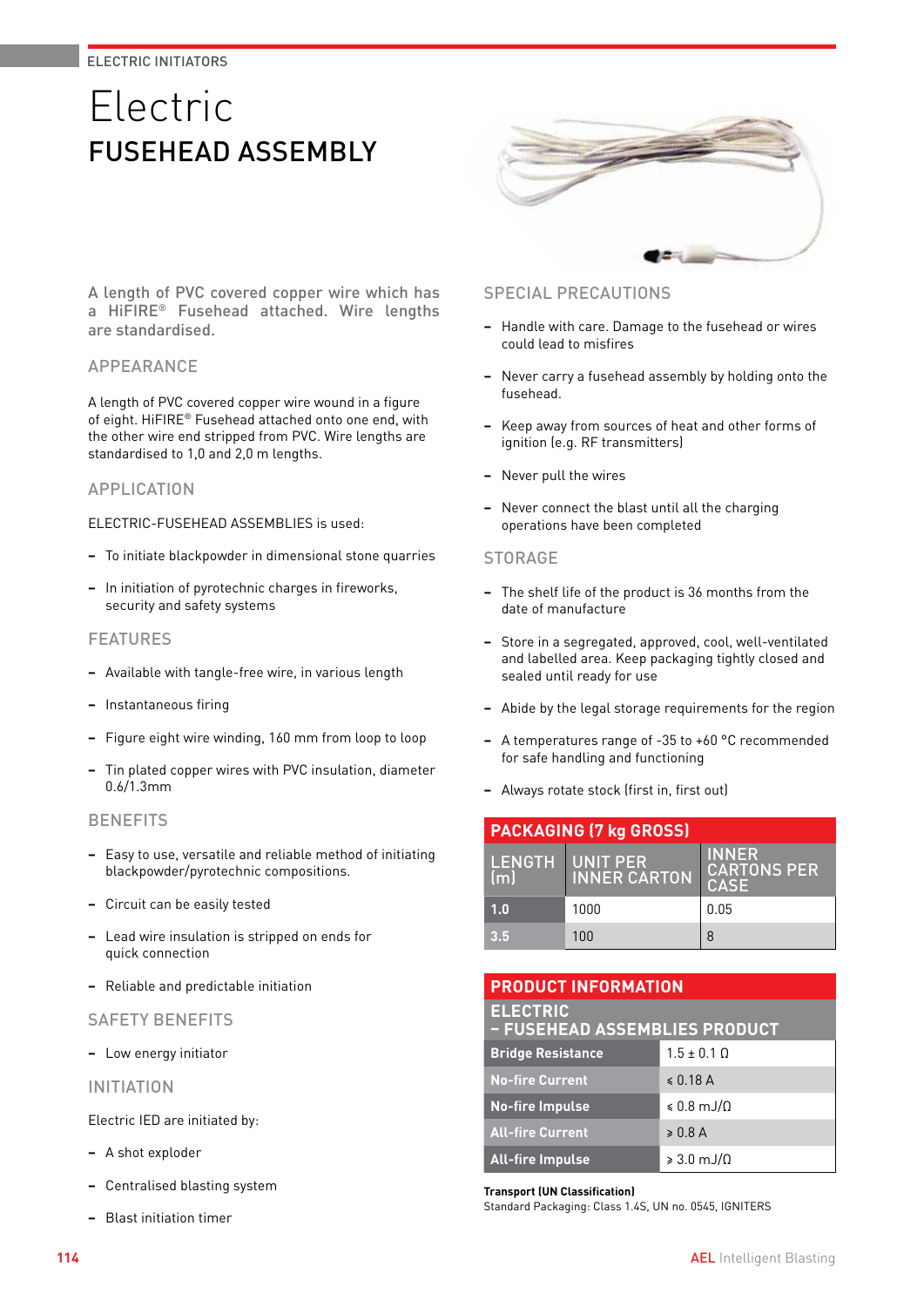# Electric SHOCK TUBE STARTER

An instantaneous electric detonator (IED), which nominally detonates without a delay on application of the electric firing current. The aluminium detonator is partially filled with an initiating charge of Lead Azide and Pentaerythritoltetranitrate (PETN).

# APPEARANCE

The unit is fitted with a fuse head to which two insulated copper wires of 1.3 mm diameter are welded. The wires pass through a plug which is crimped into the open end of the tube. The colour of the insulated wires is white and yellow. The wires are 1.0 m long and are stripped at the ends. The detonator is fitted into a red or green REEFMASTER® connector.

## APPLICATION

- **−** The Shock Tube Starter is a low cost yet reliable initiator of primary blasts by firing lines of shock tube
- **−** The Shock Tube Starter is used in tunnelling, stoping, open pit and quarrying

# FEATURES

- − Available with short tangle-free wire, 1.0 m in length
- − Green/Red 51 mm REEFMASTER® type block capable of holding and initiating up to 6 shock tube lines
- − Instantaneous firing
- − Low explosive charges, 150 mg Lead Azide, 40 mg PETN
- − Figure eight wire winding, 160 mm from loop to loop
- − Tin plated copper wires with PVC insulation, diameter 0.6/1.3 mm



## **BENEFITS**

- **−** Easy to use, versatile and reliable method of initiating shock tubing
- **−** Initiates all shock tube initiating system assemblies
- **−** Excellent water resistance provided by moulded plugs and crimp
- **−** Circuit can be easily tested
- **−** Lead wire insulation is stripped on ends for quick connection
- **−** Reliable and predictable initiation of blasts

#### SAFETY BENEFITS

- **−** REEFMASTER® does not create shrapnel that could cut off shock tube in the vicinity
- **−** Is resistant to accidental initiation by stray currents

#### INITIATION

Shock Tube Starter assemblies are initiated by:

- **−** A shot exploder
- **−** Centralised blasting system
- **−** Blast initiation timer